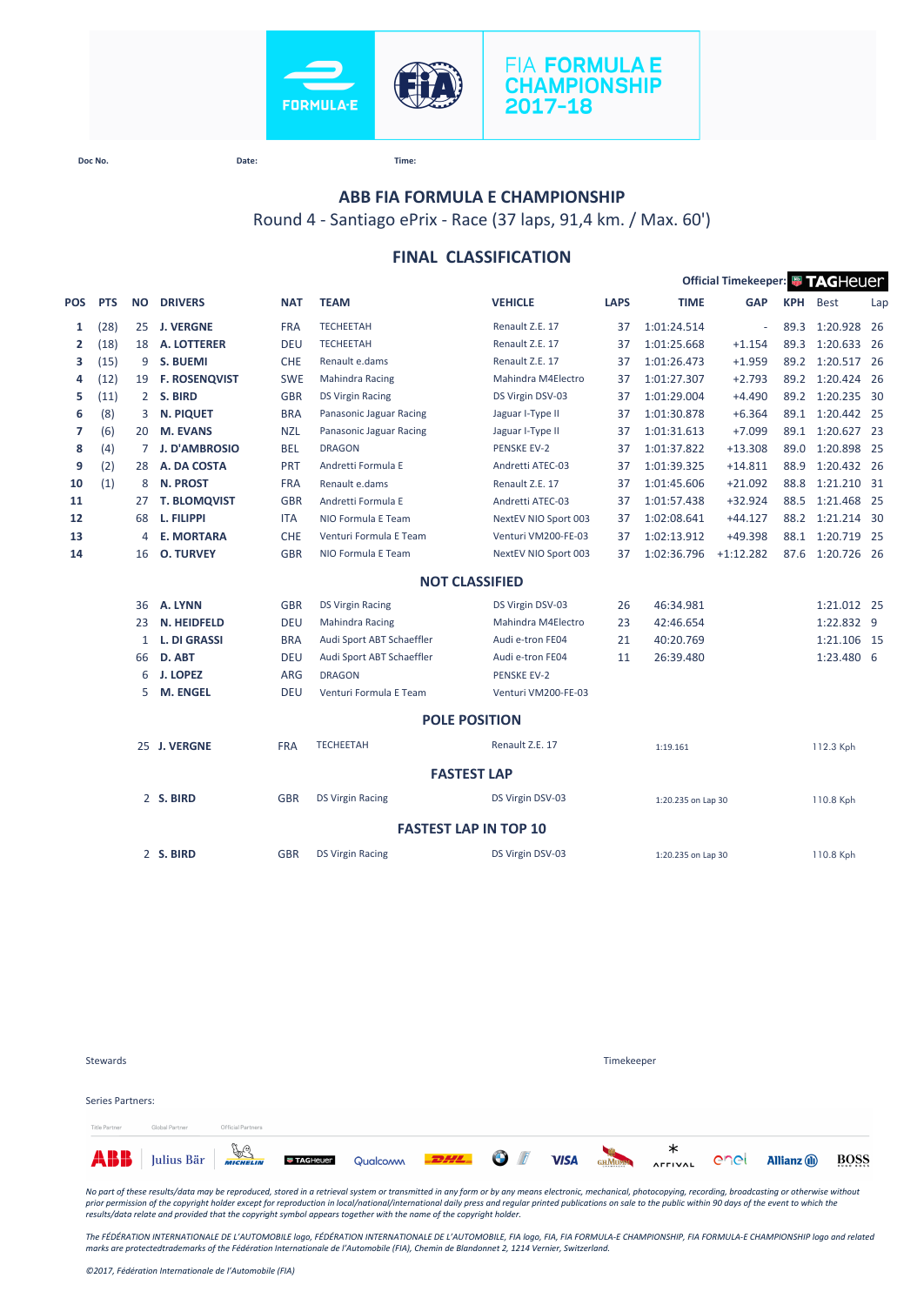



Round 4 - Santiago ePrix ABB FIA Formula E Championship

**Qualifying** 

# **EXATTAGO DE CHILE** 2.470 **RE** Provisional Classification

Official Timekeeper **& TAGHEUE**r

|              | Nr. Driver                |            | Nat Team                      | Groups   | Super Pole | Time     |               | Gap   |
|--------------|---------------------------|------------|-------------------------------|----------|------------|----------|---------------|-------|
|              | 25 Jean-Eric VERGNE       |            | FRA TECHEETAH                 | 1:19.124 | 1:19.161   | 1:19.161 |               |       |
| $\mathbf{2}$ | 9 Sébastien BUEMI         |            | CHE Renault e.dams            | 1:19.182 | 1:19.355   | 1:19.355 | 0.194         | 0.194 |
| 3            | <b>Lucas DI GRASSI</b>    | BRA        | Audi Sport ABT Schaeffler     | 1:19.053 | 1:19.673   | 1:19.673 | 0.512         | 0.318 |
| 4            | 18 André LOTTERER         | <b>DEU</b> | <b>TECHEETAH</b>              | 1:18.796 | 1:46.429   | 1:46.429 | 27.268 26.756 |       |
| 5            | 2 Sam BIRD                | GBR        | <b>DS Virgin Racing</b>       | 1:19.076 |            |          |               |       |
|              |                           |            |                               |          |            |          |               |       |
| 6            | 3 Nelson PIQUET           | <b>BRA</b> | Panasonic Jaguar Racing       | 1:19.300 |            | 1:19.300 |               |       |
|              | 36 Alex LYNN              | GBR        | DS Virgin Racing              | 1:19.447 |            | 1:19.447 | 0.147         | 0.147 |
| 8            | 16 Oliver TURVEY          |            | GBR NIO Formula E Team        | 1:19.574 |            | 1:19.574 | 0.274         | 0.127 |
| 9            | 8 Nicolas PROST           | <b>FRA</b> | Renault e.dams                | 1:19.623 |            | 1:19.623 | 0.323         | 0.049 |
| 10           | 6 José Maria LOPEZ        | <b>ARG</b> | <b>DRAGON</b>                 | 1:19.662 |            | 1:19.662 | 0.362         | 0.039 |
| 11           | 66 Daniel ABT             |            | DEU Audi Sport ABT Schaeffler | 1:19.726 |            | 1:19.726 | 0.426         | 0.064 |
| 12           | 5 Maro ENGEL              | <b>DEU</b> | Venturi Formula E Team        | 1:19.877 |            | 1:19.877 | 0.577         | 0.151 |
| 13           | 7 Jérôme D'AMBROSIO       | BEL        | <b>DRAGON</b>                 | 1:19.923 |            | 1:19.923 | 0.623         | 0.046 |
| 14           | 19 Felix ROSENQVIST       | <b>SWE</b> | Mahindra Racing               | 1:19.984 |            | 1:19.984 | 0.684         | 0.061 |
| 15           | 23 Nick HEIDFELD          | DEU        | Mahindra Racing               | 1:20.012 |            | 1:20.012 | 0.712         | 0.028 |
| 16           | 28 Antonio Felix DA COSTA | <b>PRT</b> | Andretti Formula E            | 1:20.132 |            | 1:20.132 | 0.832         | 0.120 |
| 17           | 4 Edoardo MORTARA         | <b>CHE</b> | Venturi Formula E Team        | 1:20.157 |            | 1:20.157 | 0.857         | 0.025 |
| 18           | 27 Tom BLOMQVIST          |            | GBR Andretti Formula E        | 1:20.422 |            | 1:20.422 | 1.122         | 0.265 |
|              | Not classified:           |            |                               |          |            |          |               |       |
|              | 68 Luca FILIPPI           | ITA.       | NIO Formula E Team            | 1:31.271 |            | 1:31.271 | 11.971 10.849 |       |
|              | 20 Mitch EVANS            | <b>NZL</b> | Panasonic Jaguar Racing       | 1:40.540 |            | 1:40.540 | 21.240        | 9.269 |

| <b>Race Director:</b> |                |                      |                   |          |      |                          |             | Timekeeper:    |                     |      |                       |      |
|-----------------------|----------------|----------------------|-------------------|----------|------|--------------------------|-------------|----------------|---------------------|------|-----------------------|------|
|                       |                |                      |                   |          |      |                          |             |                |                     |      |                       |      |
|                       |                |                      |                   |          |      |                          |             |                |                     |      | 03/02/2018 Page 1 / 1 |      |
| <b>Title Partner</b>  | Global Partner | Official Partners    |                   |          |      |                          |             |                |                     |      |                       |      |
| <b>ABB</b>            | Julius Bär     | $\frac{D}{MICHELIM}$ | <b>W TAGHeuer</b> | Qualcoww | DHL. | $\sqrt{d}$<br>$\bigodot$ | <b>VISA</b> | <b>GEIMUNN</b> | ∗<br><b>AFFIVAL</b> | enel | <b>Allianz</b> (1)    | BOSS |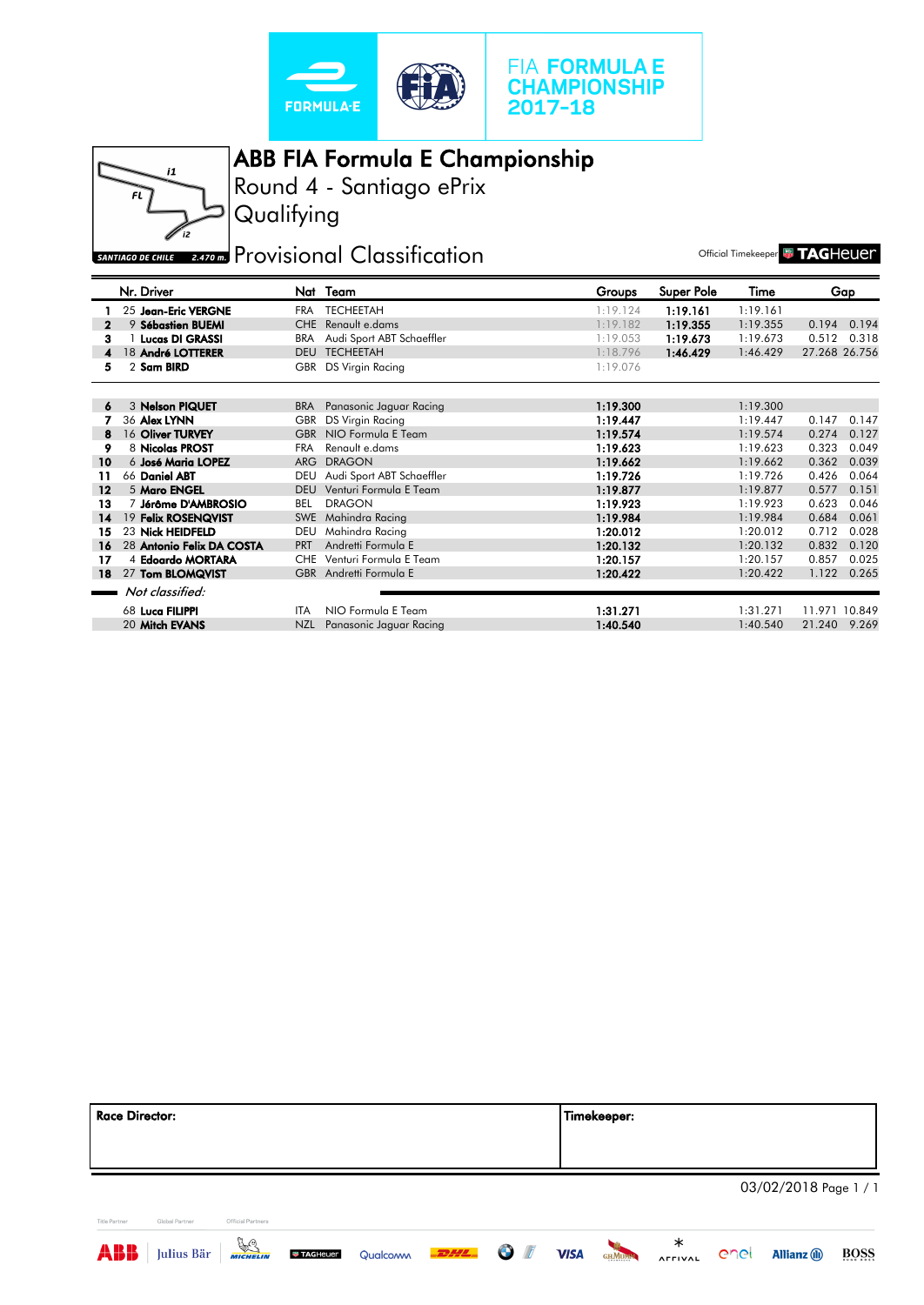





ABB FIA Formula E Championship Round 4 - Santiago ePrix Qualifying Groups

## SANTIAGO DE CHILE 2.470 M. CLASSIFICATION

|         | Nr. Driver                | NAT Team                             | Time     | Gap   | Session                          |
|---------|---------------------------|--------------------------------------|----------|-------|----------------------------------|
|         | 18 André LOTTERER         | <b>DEU TECHEETAH</b>                 | 1:18.796 |       | Qualifying Group 4               |
|         | <b>Lucas DI GRASSI</b>    | <b>BRA</b> Audi Sport ABT Schaeffler | 1:19.053 | 0.257 | 0.257 Qualifying Group 4         |
| з       | 2 Sam BIRD                | <b>GBR DS Virgin Racing</b>          | 1:19.076 | 0.280 | 0.023 Qualifying Group 2         |
|         | 25 Jean-Eric VERGNE       | FRA TECHEETAH                        | 1:19.124 | 0.328 | 0.048 Qualifying Group 2         |
| 5       | 9 Sébastien BUEMI         | CHE Renault e.dams                   | 1:19.182 | 0.386 | 0.058 Qualifying Group 1         |
| 6       | 3 Nelson PIQUET           | <b>BRA</b> Panasonic Jaguar Racing   | 1:19.300 | 0.504 | 0.118 Qualifying Group 2         |
|         | 36 Alex LYNN              | <b>GBR DS Virgin Racing</b>          | 1:19.447 | 0.651 | 0.147 Qualifying Group 3         |
| 8       | 16 Oliver TURVEY          | <b>GBR NIO Formula E Team</b>        | 1:19.574 | 0.778 | 0.127 Qualifying Group 3         |
| 9       | 8 Nicolas PROST           | FRA Renault e.dams                   | 1:19.623 | 0.827 | 0.049 Qualifying Group 3         |
| 10      | 6 José Maria LOPEZ        | ARG DRAGON                           | 1:19.662 | 0.866 | 0.039 Qualifying Group 3         |
| 11      | 66 Daniel ABT             | DEU Audi Sport ABT Schaeffler        | 1:19.726 | 0.930 | 0.064 Qualifying Group 1         |
| $12 \,$ | 5 Maro ENGEL              | DEU Venturi Formula E Team           | 1:19.877 | 1.081 | 0.151 Qualifying Group 3         |
| 13      | 7 Jérôme D'AMBROSIO       | <b>BEL DRAGON</b>                    | 1:19.923 | 1.127 | 0.046 Qualifying Group 4         |
| 14      | 19 Felix ROSENQVIST       | <b>SWE Mahindra Racing</b>           | 1:19.984 | 1.188 | 0.061 Qualifying Group 2         |
| 15      | 23 Nick HEIDFELD          | DEU Mahindra Racing                  | 1:20.012 | 1.216 | 0.028 Qualifying Group 1         |
| 16      | 28 Antonio Felix DA COSTA | PRT Andretti Formula E               | 1:20.132 | 1.336 | 0.120 Qualifying Group 1         |
| 17      | 4 Edoardo MORTARA         | CHE Venturi Formula E Team           | 1:20.157 | 1.361 | 0.025 Qualifying Group 2         |
| 18      | 27 Tom BLOMQVIST          | <b>GBR</b> Andretti Formula E        | 1:20.422 | 1.626 | 0.265 Qualifying Group 4         |
|         | Not classified:           |                                      |          |       |                                  |
|         | 68 Luca FILIPPI           | ITA NIO Formula E Team               | 1:31.271 |       | 12.475 10.849 Qualifying Group 4 |
|         | 20 Mitch EVANS            | NZL Panasonic Jaguar Racing          | 1:40.540 |       | 21.744 9.269 Qualifying Group 1  |

| <b>Race Director:</b> |                |                   | <b>Timekeeper:</b> |                       |
|-----------------------|----------------|-------------------|--------------------|-----------------------|
|                       |                |                   |                    | 03/02/2018 Page 1 / 1 |
| Title Partner         | Global Partner | Official Partners |                    |                       |

 $\bigcirc$  /*f* 

**VISA** GHMONN

**AFFIVAL** 

enel Allianz (ii) BOSS

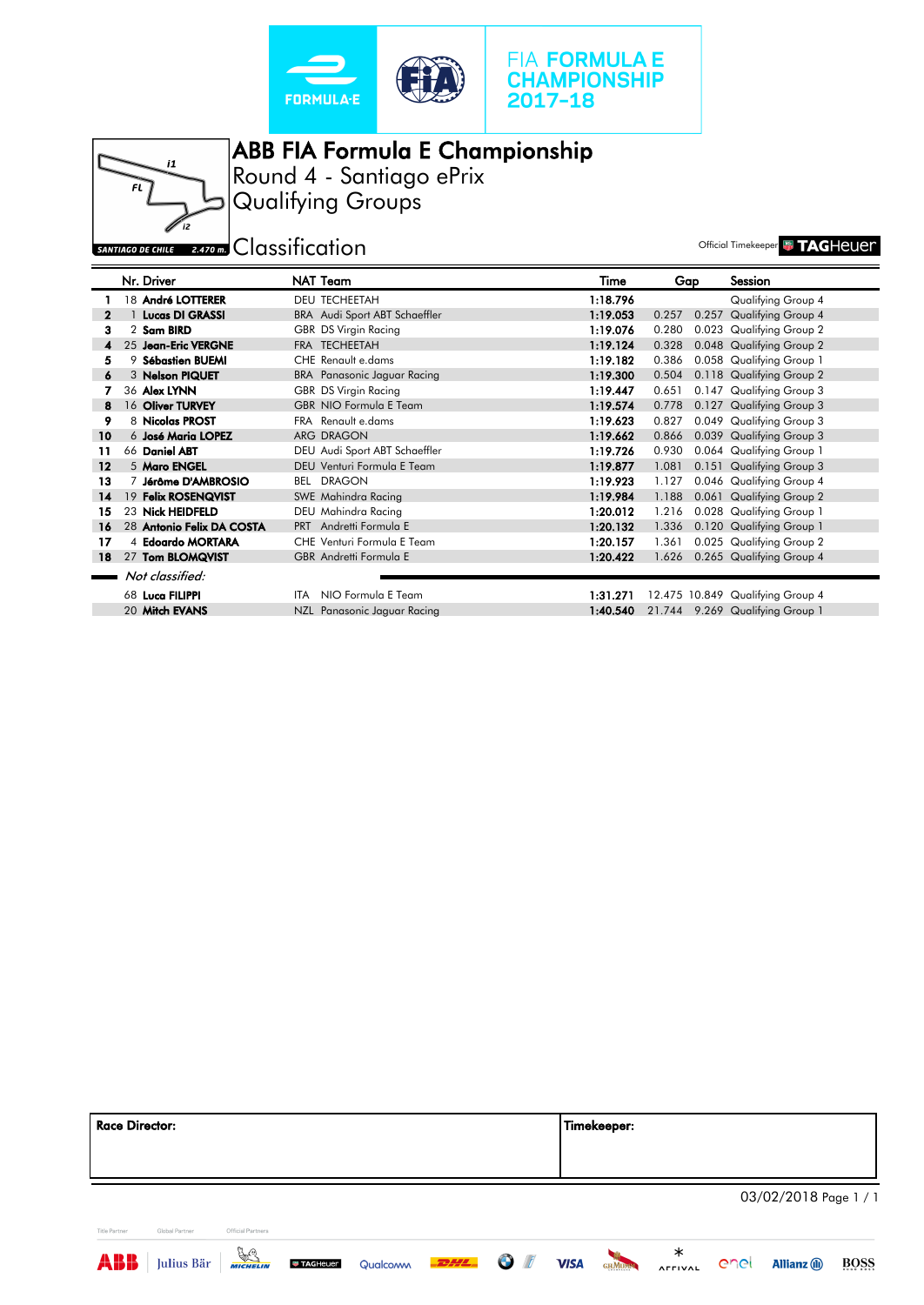





ABB FIA Formula E Championship Round 4 - Santiago ePrix

Non Qualifying Practice 2

SANTIAGO DE CHILE 2.470 M CLASSIFICATION

|     |       | Nr. Driver              | Nat        | Team                      | Car                  | Time     |    | Lap Total | Gap                    | Kph       |
|-----|-------|-------------------------|------------|---------------------------|----------------------|----------|----|-----------|------------------------|-----------|
|     |       | 1 25 Jean-Eric VERGNE   | <b>FRA</b> | <b>TECHEETAH</b>          | Renault Z.E. 17      | 1:18.662 | 13 | - 13      |                        | $-113.0$  |
|     |       | 2 36 Alex LYNN          | <b>GBR</b> | DS Virgin Racing          | DS Virgin DSV-03     | 1:18.692 | 3  | 12        | $+0.030 + 0.030$       | 113.0     |
|     | 3 20  | <b>Mitch EVANS</b>      | <b>NZL</b> | Panasonic Jaguar Racing   | Jaguar I-Type II     | 1:18.872 | 3  | 12        | $+0.210 + 0.180$       | 112.7     |
|     | 4 23  | <b>Nick HEIDFELD</b>    | <b>DEU</b> | Mahindra Racing           | Mahindra M4Electro   | 1:18.887 | 3  | 11        | $+0.225 + 0.015$       | 112.7     |
|     | 5 19  | <b>Felix ROSENQVIST</b> | SWE        | Mahindra Racing           | Mahindra M4Electro   | 1:18.962 | 13 | 17        | $+0.300 + 0.075$       | 112.6     |
| 6   |       | 2 Sam BIRD              | <b>GBR</b> | <b>DS Virgin Racing</b>   | DS Virgin DSV-03     | 1:19.227 | 3  | 13        | $+0.565 +0.265$        | 112.2     |
|     | 4     | <b>Edoardo MORTARA</b>  | <b>CHE</b> | Venturi Formula E Team    | Venturi VM200-FE-03  | 1:19.240 | 3  | 15        | $+0.578 + 0.013$       | 112.2     |
|     | 8 66  | <b>Daniel ABT</b>       | <b>DEU</b> | Audi Sport ABT Schaeffler | Audi e-tron FE04     | 1:19.264 | 3  | 13        | $+0.602 + 0.024$ 112.2 |           |
|     | 9     | <b>Sébastien BUEMI</b>  | <b>CHE</b> | Renault e.dams            | Renault Z.E. 17      | 1:19.274 | 3  | 12        | $+0.612 + 0.010$       | 112.2     |
| 10  |       | <b>Lucas DI GRASSI</b>  | <b>BRA</b> | Audi Sport ABT Schaeffler | Audi e-tron FE04     | 1:19.320 | 3  | 13        | $+0.658 + 0.046$ 112.1 |           |
| 11. | 16    | <b>Oliver TURVEY</b>    | <b>GBR</b> | NIO Formula E Team        | NextEV NIO Sport 003 | 1:19.364 | 11 | 13        | $+0.702 +0.044$ 112.0  |           |
| 12  | 6     | <b>José Maria LOPEZ</b> | <b>ARG</b> | <b>DRAGON</b>             | PENSKE EV-2          | 1:19.414 | 3  | 11        | $+0.752 + 0.050$ 112.0 |           |
|     | 13 68 | Luca FILIPPI            | <b>ITA</b> | NIO Formula E Team        | NextEV NIO Sport 003 | 1:19.671 | 10 | 10        | $+1.009 + 0.257$       | 111.6     |
| 14  |       | Jérôme D'AMBROSIO       | <b>BEL</b> | <b>DRAGON</b>             | PENSKE EV-2          | 1:19.714 | 3  | 11        | $+1.052 + 0.043$       | 111.5     |
|     | 15 28 | Antonio Felix DA COSTA  | <b>PRT</b> | Andretti Formula E        | Andretti ATEC-03     | 1:19.803 | 3  | 15        | $+1.141 + 0.089$       | 111.4     |
|     | 16 18 | <b>André LOTTERER</b>   | <b>DEU</b> | <b>TECHEETAH</b>          | Renault Z.E. 17      | 1:20.039 | 3  | 14        | $+1.377 + 0.236$       | 111.1     |
| 17  | 3     | <b>Nelson PIQUET</b>    | <b>BRA</b> | Panasonic Jaguar Racing   | Jaguar I-Type II     | 1:20.051 | 8  | 12        | $+1.389 + 0.012$ 111.1 |           |
| 18  |       | 5 Maro ENGEL            | <b>DEU</b> | Venturi Formula E Team    | Venturi VM200-FE-03  | 1:20.143 | 3  | 17        | $+1.481 + 0.092$       | 111.0     |
| 19. | 27    | <b>Tom BLOMQVIST</b>    | <b>GBR</b> | Andretti Formula E        | Andretti ATEC-03     | 1:20.298 | 12 | 12        | $+1.636 +0.155$        | 110.7     |
| 20  | 8     | <b>Nicolas PROST</b>    | <b>FRA</b> | Renault e.dams            | Renault Z.E. 17      | 1:20.301 | 8  | 12        | $+1.639 + 0.003$ 110.7 |           |
|     |       |                         |            |                           |                      |          |    |           |                        |           |
|     |       |                         |            | Lap 13<br>Fastest Lap     | Jean-Eric VERGNE     |          |    | 1:18.662  |                        | 113.0 Kph |

| <b>Race Director:</b> |                |                   |  |  | Timekeeper: |  |                       |  |
|-----------------------|----------------|-------------------|--|--|-------------|--|-----------------------|--|
|                       |                |                   |  |  |             |  | 03/02/2018 Page 1 / 1 |  |
|                       | Global Partner | Official Partners |  |  |             |  |                       |  |